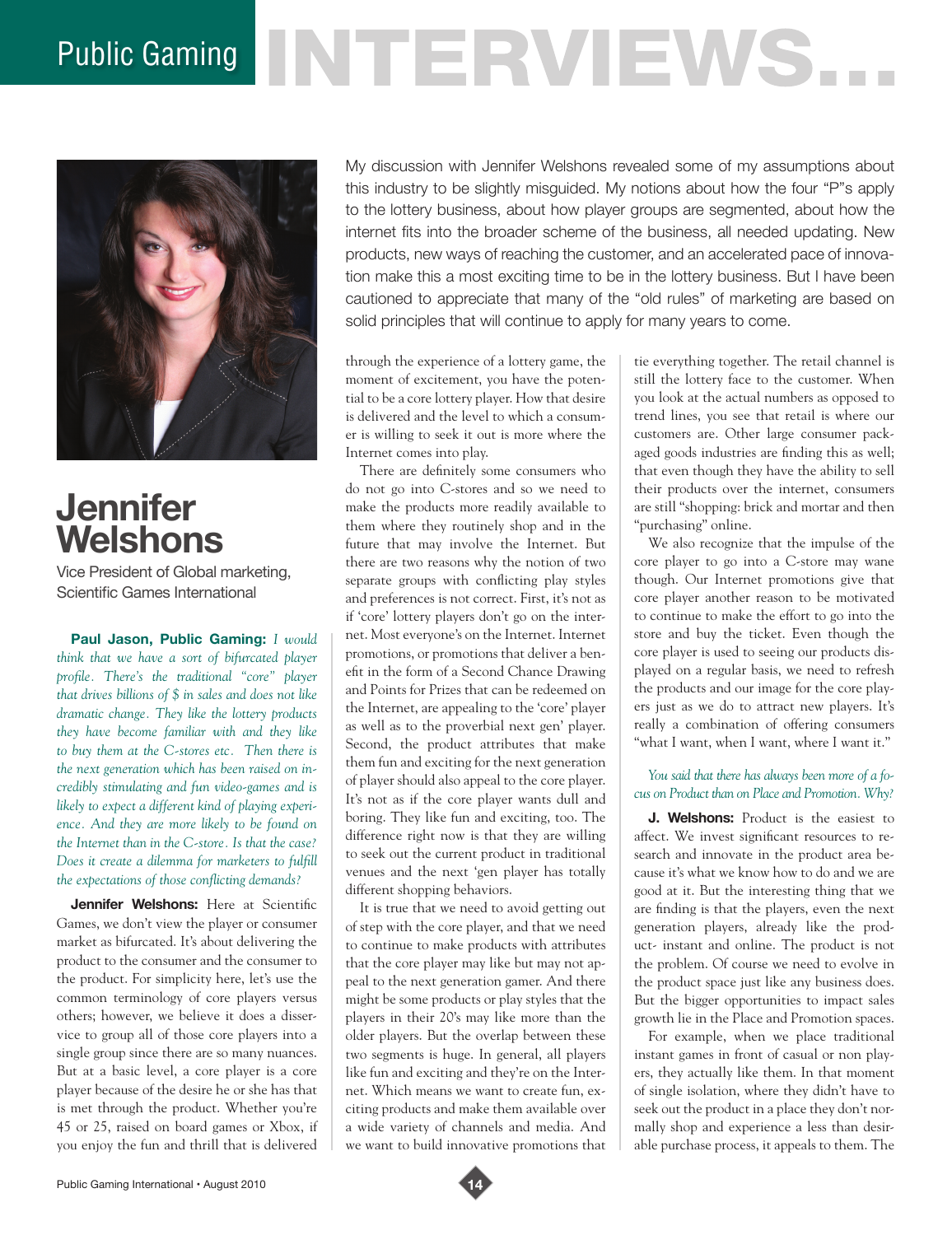obstacle to selling the product to these possible consumers isn't necessarily that they don't like the product. It's that they are not really exposed to adequate opportunities to buy nor be exposed to the promotional hooks that would engage their interest. What's happened over the years is that we've always looked primarily at product and price to realize lottery sales growth. On the Instants side, most of the revenue growth has come from increasing price points. Obviously, there is a great opportunity to do a similar thing in the online game side, and it looks like that may happen with the expansion in the number and variety of multi-state super-jackpot games. The exciting thing is that the other two "P"s have even more potential to contribute to sales growth. That's Promotion and Place. Initiatives such as Second Chance Drawings and Points for Prizes programs are great examples of innovative promotion and place opportunities that the industry should build on. The Internet and Mobile provide great potential to make the product more readily available to a wider cross-section of consumer groups. And while the industry has been in the traditional brick and mortar retailers such as C-stores and Grocery forever, there is still more that can be done to optimize sales there.

We talk about the importance of the Internet, but the most important place at this very moment is still the retail store. We can put the best product ever out there, but nobody will buy it if it is displayed upside-down in the dispenser in the store, if the promotional signage isn't up, or the retail store staff doesn't understand the games.

#### *How do you get thousands of retailers to do everything right?*

**J. Welshons:** That's the challenge, of course. Lotteries around the globe are doing their very best to accomplish that and we are creating progressive programs to help them. But it is a challenge and one that is certainly not unique to our industry. We have our SalesMaker™ program that attempts to identify and replicate Best Practices in lottery product retailing. We are constantly developing the program offerings by working broadly with retail organizations and locally with individual retailers. This work has been invaluable and we're now beginning to streamline the SalesMaker™ program giving us the ability to roll out Best Practices to large numbers of retailers. C-stores have been especially receptive since they're really suffering these days.

*As much as people like me try to make the whole story be about New Media and Internet, you're pointing out that the real story continues to be about retail and players.* 

**J. Welshons:** Absolutely. But also that retail and meeting the needs of the player complements and does not in any way conflict with strategies and promotions for New Media channels, games, and promotions. The retailer also benefits by an expansion of the market and more lottery sales. There is no doubt that expanding the reach of lottery products to new consumers is critical for the industry to experience growth. And that the Internet and New Media will play pivotal roles in that effort. But the idea that these are the only ways to do that is an incorrect assumption. There is still ample opportunity to reach new consumers through traditional methods, we just have to do a better job of understanding the realities of our category in meeting both retailer and consumer needs.

# *I would think that the store traffic driven by lottery sales would have a direct impact on sales of non-lottery products. Is there any data on that?*

**J. Welshons:** My team at Scientific Games is working heavily on that right now. We know that lottery traffic lifts overall sales of other products for the retailer; hence they consider it a traffic driver. We need to be able to support that knowledge with facts and hard data. Unfortunately, our product isn't regularly tracked through the cash register like every other SKU-based product is tracked, so it's not simple to get access to market basket reports. Lots of logistical problems. But we need to do that, we're trying to do it, and we will have to do it for the big retail chain stores. This is a very important issue.

*Lotteries are implementing various forms of "extended-play" games on the Internet, usually as a part of a second Chance drawing. In effect, the extended-play games allow longer playtime for less money. Electronic games can also be designed to deliver an extended-play format. Casino operators are concerned that it will reduce turnover and, ultimately, profitability. How does the extended-play format affect the basic business model of lotteries? Does it impinge on profitability the way it can in casino gaming?*

**J. Welshons:** The rate at which the player is buying tickets, or putting money in a slot machine, can be viewed as the 'velocity of the product.' Insofar as casinos measure profitability by the velocity of the spend on the slot

machine or table game, or perhaps turnover and profitability of floor space, then extended-play formats would appear to reduce profitability. There may be many reasons why it is still a good strategy for casinos to implement extended-play electronic games, but increasing velocity, turnover, profitability per square foot, etc., would not be among them. If the lottery players ended up buying fewer tickets because they can choose to go home and play the games on the Internet, then extendedplay could be seen to have a similar impact of reducing velocity. Fortunately, the picture is a little more multi-dimensional for lotteries.

The purchase of lottery tickets at a C-store does not mirror the play of a slot machine. While core players will stay in the store and make repeated purchases, the more casual player's repeat purchase happens when the player returns to the store. If the lottery player enjoys the internet games they get to play as a result of holding a non-winning ticket, they will hopefully be inspired to return to buy more tickets so they can play more of the extended-play games, and the relationship with lottery products deepens. I have a harder time envisioning exactly how a casino recoups the lost turnover from an extended-play game. Whatever time the casino player spends playing the game without wagering is lost turnover for the casino. But the time that a lottery player spends playing games on the Internet at the lottery website is not necessarily taking time away from buying tickets at the store. But we do need to understand all the implications of creating these types of extended-play games. Adding value to the product and increasing the appeal to the player does not automatically result in increased sales. We need to truly understand the core motivation for purchase and play in each consumer segment so that we ensure we're satisfying their need. Different segments most definitely play for different reasons and, in terms of expanding the player base to reach those not currently engaging on a regular basis, this is critical.

#### *It sounds like we still have a lot to learn about player behavior when it comes to Internet gaming.*

**J. Welshons:** We do. These are new games and the Internet is a relatively new channel for lotteries, so actionable data has not been available until recently. We are now receiving the kinds of data that will help us to analyze and understand player behavior. The Internet connection to our customer is different than the retail connection. The nature of the platform enables us to gather huge volumes